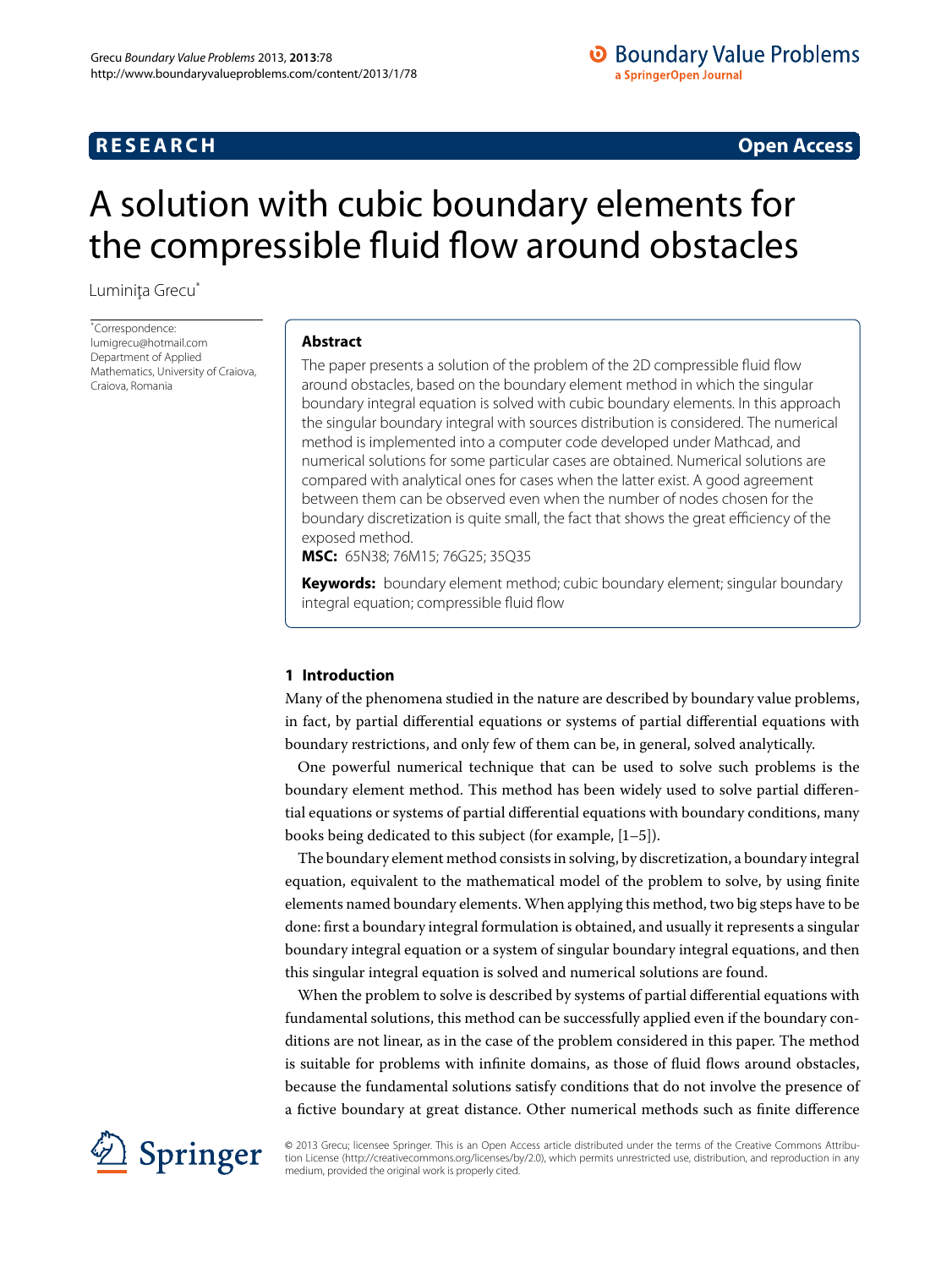method, finite volume method and finite element method can be applied to solve problems of fluid flow (see, for example,  $[6]$  $[6]$ ), but the obstacle needs to be placed in a grid, and so the computational effort is quite big. The boundary element method has another great advantage over these, because it reduces the dimension of the problem by one and also the necessary computational effort.

In this paper, based on this method, a numerical solution for the two-dimensional problem of the compressible fluid flow around obstacles is obtained. The problem of the fluid flow around obstacles has been the subject of many papers, among which we mention  $[7-10]$  $[7-10]$ , some of them dealing only with the incompressible case. The boundary element method has also been applied to solve this problem, but in this approach, a singular boundary integral equation formulated in velocity terms is considered, and the solution is evaluated by using higher-order boundary elements. So, the primary variables of interest are directly numerically evaluated without needing a differentiation process, as in the case of other approaches in which the stream function or the potential of the fluid flow are envisaged.

This paper is focused on the second step in applying this method, namely on solving the singular boundary equation which arises when at the first step an indirect technique with sources distribution is considered.

Briefly, the problem to solve is that of a subsonic uniform compressible fluid flow perturbed by the presence of an obstacle of boundary *C* assumed to be smooth and closed. The goal is to find out the perturbation produced by the obstacle and the fluid action on it. The mathematical model of the problem consists in a system of partial differential equations with a nonlinear boundary condition. In dimensionless variables, it can be written as (see  $[11]$  $[11]$ , chap. 4)

$$
\begin{cases} \frac{\partial u}{\partial x} + \frac{\partial v}{\partial y} = 0, \\ \frac{\partial v}{\partial x} - \frac{\partial u}{\partial y} = 0, \end{cases} \qquad (\beta + u)n_x + \beta^2 \nu n_y = 0 \quad \text{on } C,
$$
 (1)

<span id="page-1-0"></span> $\lim(u, v) = 0_{\infty}$  (perturbation vanishes at great distances),

where  $\frac{u}{\beta}$  and *v* are the components of the perturbation velocity,  $n_x$ ,  $n_y$  denote the components of the normal unit vector outward the fluid,  $\beta = \sqrt{1 - M^2}$  (for the subsonic flow), and  $M =$  Mach number.

Assimilating the boundary with a continuous distribution of sources, of intensity *f* , and assuming that  $f$  satisfies a Hölder condition on  $C$ , in [11], chap. 4, a singular boundary integral equation is deduced. It has the following expression:

$$
\left(n_x^{0^2} + \beta^2 n_y^{0^2}\right) f(\bar{\mathbf{x}}_0) + \frac{1}{\pi} \int_C f(\bar{\mathbf{x}}) \frac{(x - x_0) n_x^0 + \beta^2 (y - y_0) n_y^0}{\|\bar{\mathbf{x}} - \bar{\mathbf{x}}_0\|^2} ds = 2\beta n_x^0,
$$
\n(2)

where  $n_x^0$ ,  $n_y^0$  denote the components of the normal unit vector outward the fluid in the point  $\bar{\mathbf{x}}_0 \in C$ . The sign '' denotes the Cauchy principal value of the integral.

This singular boundary integral is solved in the same paper by using a collocation method. Linear boundary elements are used in paper [12[\]](#page-12-6), and quadratic ones in paper [13[\]](#page-12-7), in order to get numerical solutions. The numerical solution acquires a higher degree of accuracy when higher-order boundary elements are used to solve the boundary integral equation.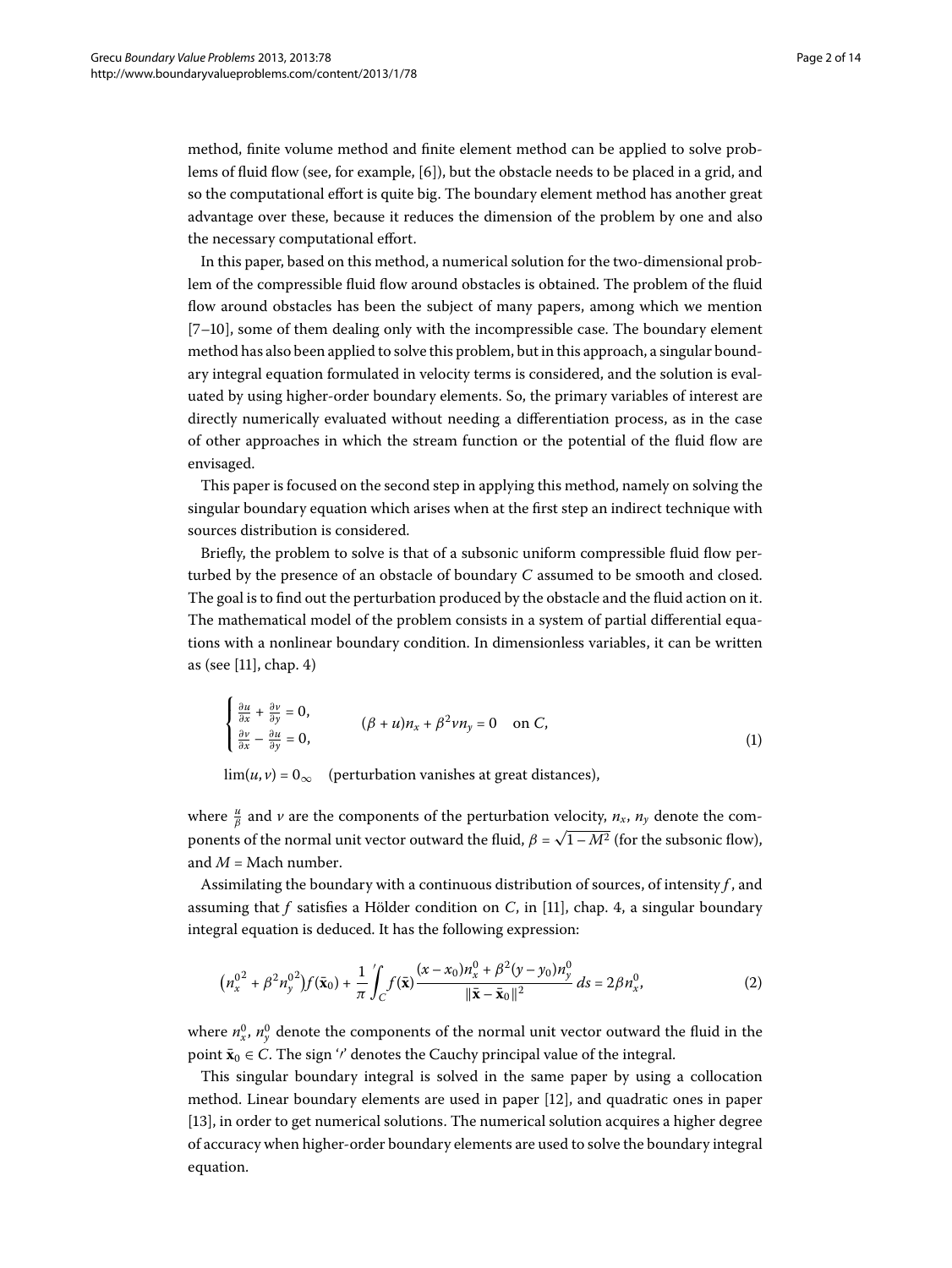Using cubic boundary elements to solve this singular boundary integral equation, we obtain a better approximation for the solution, because cubic boundary elements offer a better approximation not only for the unknown of the problem, but also for the geometry of the boundary involved.

Using the approximation models, the problem is reduced to a linear system of equations, which has as unknowns the nodal values of the sources intensities. After solving it, the components of the perturbation velocities and the local pressure coefficient are numerically evaluated.

A difficult stage in solving singular boundary integral equations is the treatment of the singularities that arise. Different methods can be applied to overpass this difficulty (see, for example,  $[14, 15]$  $[14, 15]$ . Numerical evaluation of integrals of singular kernels is a very im-portant aspect for a well-conditioned behavior of the system matrix. In paper [\[](#page-13-0)16] a regularization technique with modified shape functions has been applied. In this approach, the coefficients arising from integrals of singular kernels are evaluated with a simple method, namely the truncation method.

#### **2 The discretized equation**

In the herein boundary element approach for solving the singular boundary integral equa-tion [\(](#page-1-0)2), the boundary is divided into *N* cubic boundary elements, noted  $L_i$ ,  $j = \overline{1, N}$ . Each cubic boundary element has four nodes: two extremes and two interior ones. *N* nodes are used for the boundary discretization, because each boundary element has two common nodes with the two adjacent boundary elements.

So, we obtain the discretized form of equation  $(2)$  $(2)$ :

<span id="page-2-0"></span>
$$
\left(n_x^{0^2} + \beta^2 n_y^{0^2}\right) f(\bar{\mathbf{x}}_0) + \frac{1}{\pi} \sum_{j=1}^N \int_{L_j} f(\bar{\mathbf{x}}) \frac{(x - x_0) n_x^0 + \beta^2 (y - y_0) n_y^0}{\|\bar{\mathbf{x}} - \bar{\mathbf{x}}_0\|^2} ds = 2\beta n_x^0. \tag{3}
$$

Considering that the discretized equation is satisfied in every node  $\bar{x}_i$ , and denoting by  $A_i = n_x^{i^2} + \beta^2 n_y^i$  $^{2}$ , we get the following equation, in fact, we get 3N equations - the linear system the problem is reduced at

$$
A_{i}f(\bar{\mathbf{x}}_{i}) + \frac{1}{\pi} \sum_{j=1}^{N} \int_{L_{j}} f(\bar{\mathbf{x}}) \frac{(x - x_{i})n_{x}^{i} + \beta^{2}(y - y_{i})n_{y}^{i}}{\|\bar{\mathbf{x}} - \bar{\mathbf{x}}_{i}\|^{2}} ds = 2\beta n_{x}^{i}, \quad i = \overline{1, 3N}.
$$
 (4)

We further do not use the notation referring to the Cauchy principal value of an integral, but we take into account that when  $\bar{\mathbf{x}}_i \in L_i$  the integrals in [\(](#page-2-0)4) have singular kernels, and they are understood in this way, and when  $\bar{\mathbf{x}}_i \notin L_i$  they are the usual ones.

<span id="page-2-1"></span>From the family of cubic boundary elements, we choose the isoparametric ones. The cubic isoparametric boundary element uses the same set of basic functions (see  $[3, 4]$  $[3, 4]$  $[3, 4]$ ), noted  $N_1$ ,  $N_2$ ,  $N_3$ ,  $N_4$ , for describing the geometry and the unknown function. If the homogeneous variable *ξ* is used, these functions have the following expressions, similar to those given in  $[3]$  $[3]$ , pp.350-351:

$$
N_1(\xi) = -9 \frac{(\xi - 1)(\xi + \frac{1}{3})(\xi - \frac{1}{3})}{16}, \qquad N_2(\xi) = 27 \frac{(\xi + 1)(\xi - 1)(\xi - \frac{1}{3})}{16},
$$
  
\n
$$
N_3(\xi) = -27 \frac{(\xi + 1)(\xi - 1)(\xi + \frac{1}{3})}{16}, \qquad N_4(\xi) = 9 \frac{(\xi + \frac{1}{3})(\xi - \frac{1}{3})(\xi + 1)}{16}, \quad \xi \in [-1, 1].
$$
\n(5)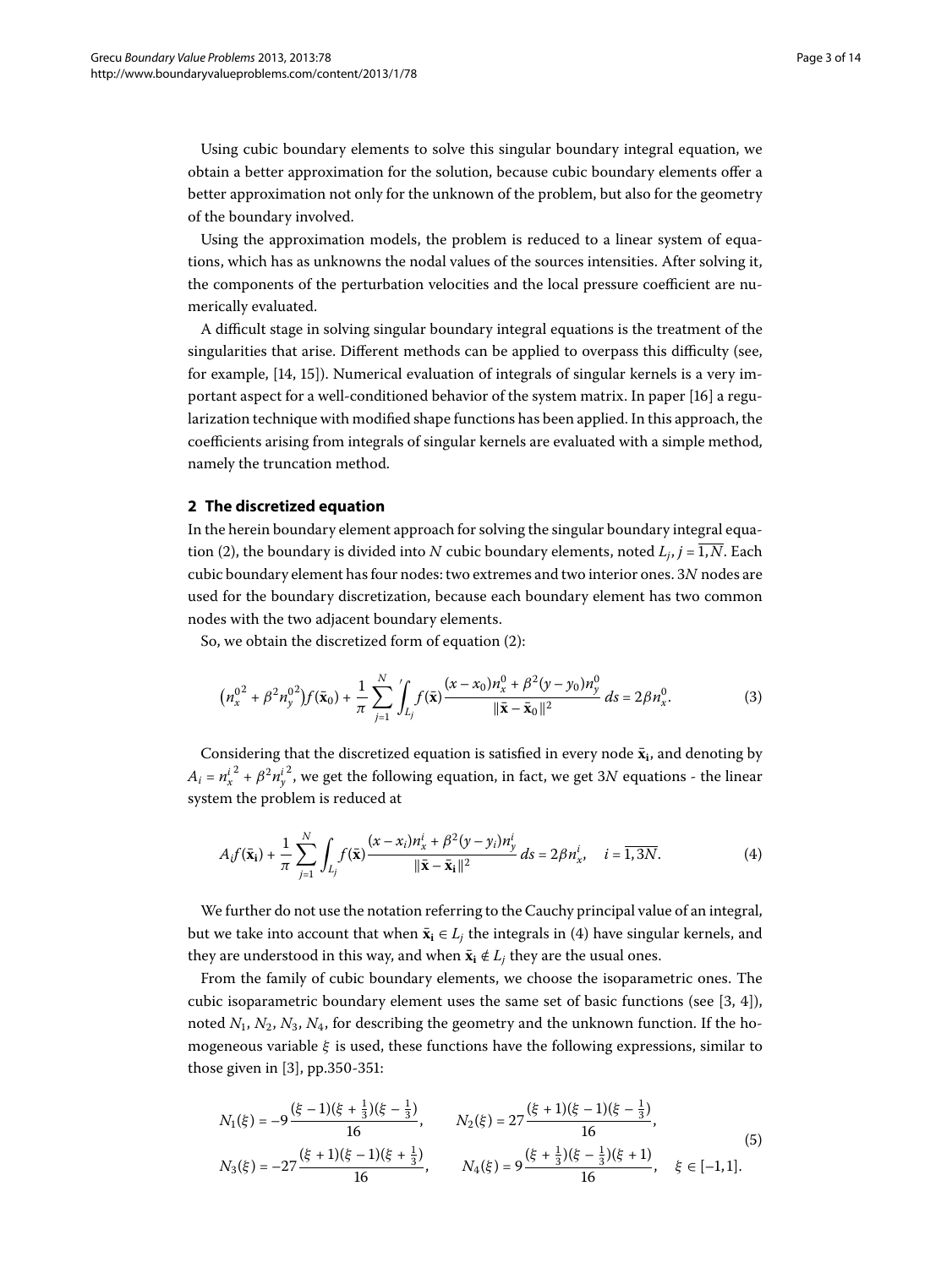For such a cubic boundary element *Lj*, the following approximation models stand:

<span id="page-3-0"></span>
$$
x = [\mathbf{N}] {\mathbf{x}^{j}}, \qquad y = [\mathbf{N}] {\mathbf{y}^{j}}, \qquad f = [\mathbf{N}] {\mathbf{f}^{j}}, \qquad (6)
$$

where  $[N] = (N_1N_2N_3N_4)$  is a line matrix,  $\{\mathbf{x}^j\}$ ,  $\{\mathbf{y}^j\}$ ,  $\{\mathbf{f}^j\}$  are the column matrices made with the global coordinates of *Lj* nodes, and the nodal values of the unknown function corresponding to the same boundary element. Two systems of numbering are used: a global one  $(f_i, j = \overline{1, 3N}$  represents the nodal value corresponding to node number *j*) and a local one  $(f_l^j, l = \overline{1, 4}, j = \overline{1, N}$  represents the nodal value of the *l*th node of element number *j*).

We introduce in equation  $(4)$  $(4)$  the approximation models  $(6)$ , and we obtain

<span id="page-3-1"></span>
$$
A_{i}f(\bar{\mathbf{x}}_{i}) + \frac{1}{\pi} \sum_{j=1}^{N} \int_{-1}^{1} \frac{([\mathbf{N}]\{\mathbf{x}^{j}\} - x_{i})n_{x}^{i}}{\|([\mathbf{N}]\{\bar{\mathbf{x}}^{j}\} - \bar{\mathbf{x}}_{i})\|^{2}} [\mathbf{N}]\{\mathbf{f}^{j}\}j^{j}(\xi) d\xi
$$
  
+ 
$$
\frac{1}{\pi} \sum_{j=1}^{N} \int_{-1}^{1} \frac{\beta^{2}([\mathbf{N}]\{\mathbf{y}^{j}\} - y_{i})n_{y}^{i}}{\|([\mathbf{N}]\{\bar{\mathbf{x}}^{j}\} - \bar{\mathbf{x}}_{i})\|^{2}} [\mathbf{N}]\{\mathbf{f}^{j}\}j^{j}(\xi) d\xi = 2\beta n_{x}^{i}, \tag{7}
$$

where we denote by  $J^j(\xi)$  the Jacobian coordinate transformation.

We can write  $(7)$  $(7)$  as

<span id="page-3-2"></span>
$$
A_{i} f(\bar{\mathbf{x}}_{i}) + \frac{1}{\pi} \sum_{j=1}^{N} \int_{-1}^{1} \frac{P_{i}^{j}(\xi) n_{x}^{i} + \beta^{2} Q_{i}^{j}(\xi)}{R_{ij}(\xi)} [\mathbf{N}] \{f^{j}\} J^{j}(\xi) d\xi = 2\beta n_{x}^{i},
$$
\n(8)

where

$$
P_i^j(\xi) = [\mathbf{N}] {\mathbf{x}^j} - x_i, \qquad Q_i^j(\xi) = [\mathbf{N}] {\mathbf{y}^j} - y_i \text{ and}
$$
  
\n
$$
R_{ij}(\xi) = ||\bar{\mathbf{x}} - \bar{\mathbf{x}}_i||^2 = ||[\mathbf{N}] {\bar{\mathbf{x}^j}} - \bar{\mathbf{x}}_i||^2.
$$
\n(9)

Further, we get

<span id="page-3-3"></span>
$$
A_i f_i + \frac{1}{\pi} \sum_{j=1}^N \left( \sum_{l=1}^4 a_{ij}^l f_l^j \right) = 2\beta n_x^i, \tag{10}
$$

where

$$
a_{ij}^l = \int_{-1}^1 N_l \frac{n_x^i P_i^j(\xi) + \beta^2 n_y^i Q_i^j(\xi)}{R_{ij}(\xi)} J^j(\xi) d\xi, \quad i = \overline{1, 3N}, j = \overline{1, N}, l = \overline{1, 4}.
$$
 (11)

Returning to the global system of numbering, we obtain the following linear algebraic system:

$$
\mathbf{A}\{\mathbf{f}\} = \{\mathbf{B}\}, \quad \mathbf{A} \in M_{3N}(R), \{\mathbf{f}\}, \{\mathbf{B}\} \in R^{3N}, \qquad B_i = 2\pi \beta n_x^i. \tag{12}
$$

#### **3 Coefficients evaluation**

In order to completely solve the problem and to obtain the numerical solution, we need to compute the coefficients of **A**, so we need to evaluate the integrals that appear. Some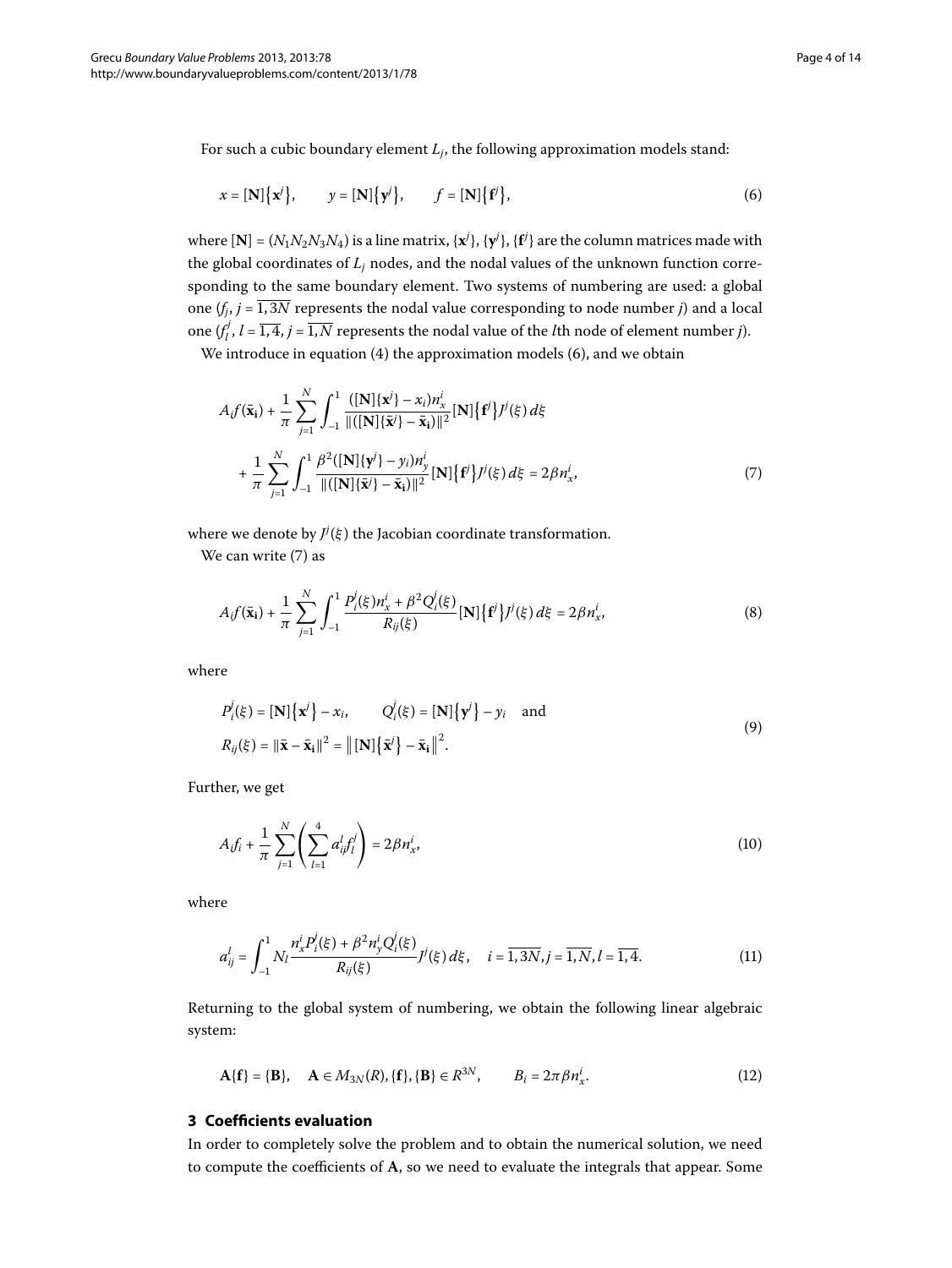of them are usual integrals, and we can use any mathematical software to compute them, but the others are integrals of singular kernels. For the evaluation of the singular integrals, we use in this paper the truncation method, the method that brings good results when the integrand does not oscillate near the singularity (see  $[14]$  $[14]$ , chap. 6), as in the following case.

Replacing relations (5[\)](#page-3-2) and (6) in (9), then doing some calculus and notations, we get the expressions for the functions in (11). For example, for  $P_i^j(\xi) = [\mathbf{N}]\{\mathbf{x}^j\} - x_i$ , we get

$$
P'_{i}(\xi) = N_{1}(\xi)x'_{1} + N_{2}(\xi)x'_{2} + N_{3}(\xi)x'_{3} + N_{4}(\xi)x'_{4} - x_{i}
$$
\n
$$
= \frac{-9}{16}(\xi - 1)\left(\xi + \frac{1}{3}\right)\left(\xi - \frac{1}{3}\right)x'_{1} + \frac{27}{16}(\xi + 1)(\xi - 1)\left(\xi - \frac{1}{3}\right)x'_{2}
$$
\n
$$
- \frac{27}{16}(\xi + 1)(\xi - 1)\left(\xi + \frac{1}{3}\right)x'_{3} + \frac{9}{16}(\xi - \frac{1}{3})\left(\xi - \frac{1}{3}\right)(\xi + 1)x'_{4} - x_{i}
$$
\n
$$
= -\frac{9}{16}(\xi + 1)\left(\xi^{2} - \frac{1}{9}\right)x'_{1} + \frac{27}{16}(\xi^{2} - 1)\left(\xi - \frac{1}{3}\right)x'_{2}
$$
\n
$$
- \frac{27}{16}(\xi + \frac{1}{3})(\xi^{2} - 1)x'_{3} + \frac{9}{16}(\xi + 1)\left(\xi^{2} - \frac{1}{9}\right)x'_{4} - x_{i}
$$
\n
$$
= d'_{3}\xi^{3} + d'_{2}\xi^{2} + d'_{1}\xi + d'_{0i},
$$

where

<span id="page-4-0"></span>
$$
a_3^j = \frac{-9x_1^j + 27x_2^j - 27x_3^j + 9x_4^j}{16}, \qquad a_2^j = \frac{9x_1^j - 9x_2^j - 9x_3^j + 9x_4^j}{16},
$$
  

$$
a_1^j = \frac{x_1^j - 27x_2^j + 27x_3^j - x_4^j}{16}, \qquad a_{0i}^j = \frac{-x_1^j + 9x_2^j + 9x_3^j - x_4^j}{16} - x_i.
$$

Doing the same for  $Q^j_i$ ,  $R_{ij}$  and  $J^j$ , the following relations hold:

$$
Q_{i}^{j}(\xi) = b_{3}^{j} \xi^{3} + b_{2}^{j} \xi^{2} + b_{1}^{j} \xi + b_{0i}^{j},
$$
  
\n
$$
R_{ij}(\xi) = r_{ij}^{6} \xi^{6} + r_{ij}^{5} \xi^{5} + r_{ij}^{4} \xi^{4} + r_{ij}^{3} \xi^{3} + r_{ij}^{2} \xi^{2} + r_{ij}^{1} \xi + r_{ij}^{0},
$$
  
\n
$$
J^{j}(\xi) = \sqrt{g_{4}^{j} \xi^{4} + g_{3}^{j} \xi^{3} + g_{2}^{j} \xi^{2} + g_{1}^{j} \xi + g_{0}^{j}},
$$
\n(13)

where

<span id="page-4-1"></span>
$$
b'_{3} = \frac{-9y'_{1} + 27y'_{2} - 27y'_{3} + 9y'_{4}}{16}, \t b'_{2} = \frac{9y'_{1} - 9y'_{2} - 9y'_{3} + 9y'_{4}}{16},
$$
  
\n
$$
b'_{1} = \frac{y'_{1} - 27y'_{2} + 27y'_{3} - y'_{4}}{16}, \t b'_{0i} = \frac{-y'_{1} + 9y'_{2} + 9y'_{3} - y'_{4}}{16} - y_{i},
$$
  
\n
$$
r_{ij}^{6} = (a'_{3})^{2} + (b'_{3})^{2}, \t r_{ij}^{5} = 2(a'_{3}a'_{2} + b'_{3}b'_{2}), \t r_{ij}^{4} = (a'_{2})^{2} + 2a'_{3}a'_{1} + (b'_{2})^{2} + 2b'_{3}b'_{1},
$$
  
\n
$$
r_{ij}^{3} = 2(a'_{3}a'_{0i} + a'_{2}a'_{1} + b'_{3}b'_{0i} + b'_{2}b'_{1}), \t r_{ij}^{2} = (a'_{1})^{2} + a'_{2}a'_{0i} + (b'_{1})^{2} + b'_{2}b'_{0i},
$$
  
\n
$$
r_{ij}^{1} = 2(a'_{1}a'_{0i} + b'_{1}b'_{0i}), \t r_{ij}^{0} = (a'_{0i})^{2} + (b'_{0i})^{2}, \t g'_{4} = 9[(a'_{3})^{2} + (b'_{3})^{2}],
$$
  
\n
$$
g'_{3} = 12(a'_{1}a'_{3} + b'_{1}b'_{3}), \t g'_{2} = 2[2(a'_{2})^{2} + 3a'_{3}a'_{1} + 2(b'_{2})^{2} + 3b'_{3}b'_{1}],
$$
  
\n
$$
g'_{1} = 4(a'_{1}a'_{2} + b'_{1}b'_{2}), \t g'_{0} = (a'_{1})^{2} + (b'_{1})^{2}.
$$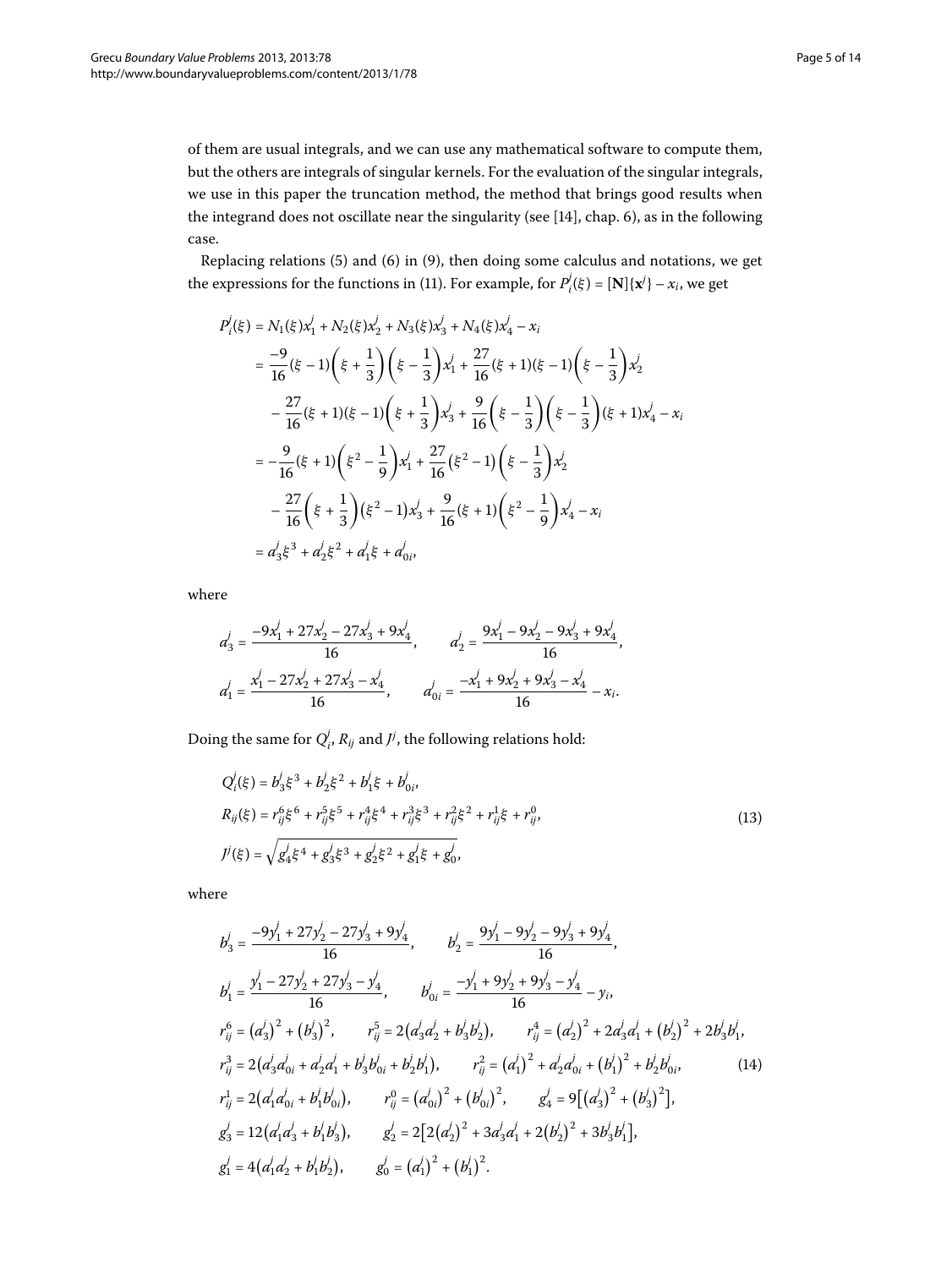| Element | Nodes/local numbering                                                                                                          | Nodes/global numbering                                                    |
|---------|--------------------------------------------------------------------------------------------------------------------------------|---------------------------------------------------------------------------|
| L1      | $\bar{x}_1^1$ , $\bar{x}_2^1$ , $\bar{x}_3^1$ , $\bar{x}_4^1$<br>$\bar{x}_1^2$ , $\bar{x}_2^2$ , $\bar{x}_3^2$ , $\bar{x}_4^2$ | $X_1, X_2, X_3, X_4$                                                      |
| Lэ      |                                                                                                                                | $\overline{X}_4$ , $\overline{X}_5$ , $\overline{X}_6$ , $\overline{X}_7$ |
| .       |                                                                                                                                |                                                                           |
|         | $\overline{x}_1^j$ , $\overline{x}_2^j$ , $\overline{x}_3^j$ , $\overline{x}_4^j$                                              | $\bar{x}_{3j-2}, \bar{x}_{3j-1}, \bar{x}_{3j}, \bar{x}_{3j+1}$            |
| .       | .                                                                                                                              | .                                                                         |
| Lм      | $\bar{x}_1^N, \bar{x}_2^N, \bar{x}_3^N, \bar{x}_4^N$                                                                           | $X_3N-2, X_3N-1, X_3N, X_1$                                               |

<span id="page-5-0"></span>**Table 1 Relation between the local and the global system of numbering**

The above relations allow us to evaluate the coefficients given by relation  $(11)$  with a computer code, because their expressions depend only on the nodes coordinates. In order to find the expressions of coefficients arising from integrals considered in a Cauchy principal value sense, for which we apply the truncation technique, we need to mention the connection between the two systems of numbering used in this approach: the global and the local one. This also has to be done for simplifying the implementation of the method exposed into a computer code.

Table 1 shows the relations between the two systems of numbering.

For the *j*th boundary element  $L_i$ ,  $j = \overline{1, N}$ , the nodes have, in the global system of numbering, the numbers  $3j-2$ ,  $3j-1$ ,  $3j$ ,  $3j+1$ , understanding that node number  $3N+1$  is node number 1, the boundary being closed. So, the coefficients given by relations (11) come from singular integrals only when *i* takes one of the above values  $i \in \{3j-2, 3j-1, 3j, 3j+1\}$ ; otherwise they come from the usual ones.

Using relations (13[\)](#page-4-0) and [\(](#page-4-1)14), we have, if  $i \notin \{3j-2, 3j-1, 3j, 3j+1\}$ , the following expressions for the nonsingular coefficients given by  $(11)$  $(11)$ :

$$
a_{ij}^1 = \int_{-1}^1 \frac{-9\xi^3 + 9\xi^2 + \xi - 1}{16} \cdot \frac{n_x^i P_i'(\xi) + \beta^2 n_y^i Q_i'(\xi)}{R_{ij}(\xi)} p^i(\xi) d\xi,
$$
 (15)

$$
a_{ij}^2 = \int_{-1}^1 \frac{9(3\xi^3 - \xi^2 - 3\xi + 1)}{16} \cdot \frac{n_x^i P_i^j(\xi) + \beta^2 n_y^i Q_i^j(\xi)}{R_{ij}(\xi)} p^j(\xi) d\xi,
$$
 (16)

$$
a_{ij}^3 = \int_{-1}^1 \frac{-9(3\xi^3 + \xi^2 - 3\xi - 1)}{16} \cdot \frac{n_x^i P_i'(\xi) + \beta^2 n_y^i Q_i'(\xi)}{R_{ij}(\xi)} p^i(\xi) d\xi,
$$
(17)

<span id="page-5-1"></span>
$$
a_{ij}^4 = \int_{-1}^1 \frac{9\xi^3 + 9\xi^2 - \xi - 1}{16} \cdot \frac{n_x^i P_i^j(\xi) + \beta^2 n_y^i Q_i^j(\xi)}{R_{ij}(\xi)} J^j(\xi) d\xi, \quad i = \overline{1, 3N}, j = \overline{1, N}. \tag{18}
$$

In order to use the truncation method for evaluating the singular coefficients, we consider a very small parameter *eps* > 0 to reduce the domain of integration by eliminating the singularity. Taking into account the cases when the singularity arises, we get the following four situations.

1. When  $i = 3j - 2$ , the singularity arises when  $\xi = -1$ . The coefficients have in this case the expressions

$$
a_{ij}^l = \int_{-1+eps}^1 N_l \frac{n_x^i P_i^j(\xi) + \beta^2 n_y^i Q_i^j(\xi)}{R_{ij}(\xi)} J^j(\xi) d\xi, \quad l = \overline{1, 4}.
$$
 (19)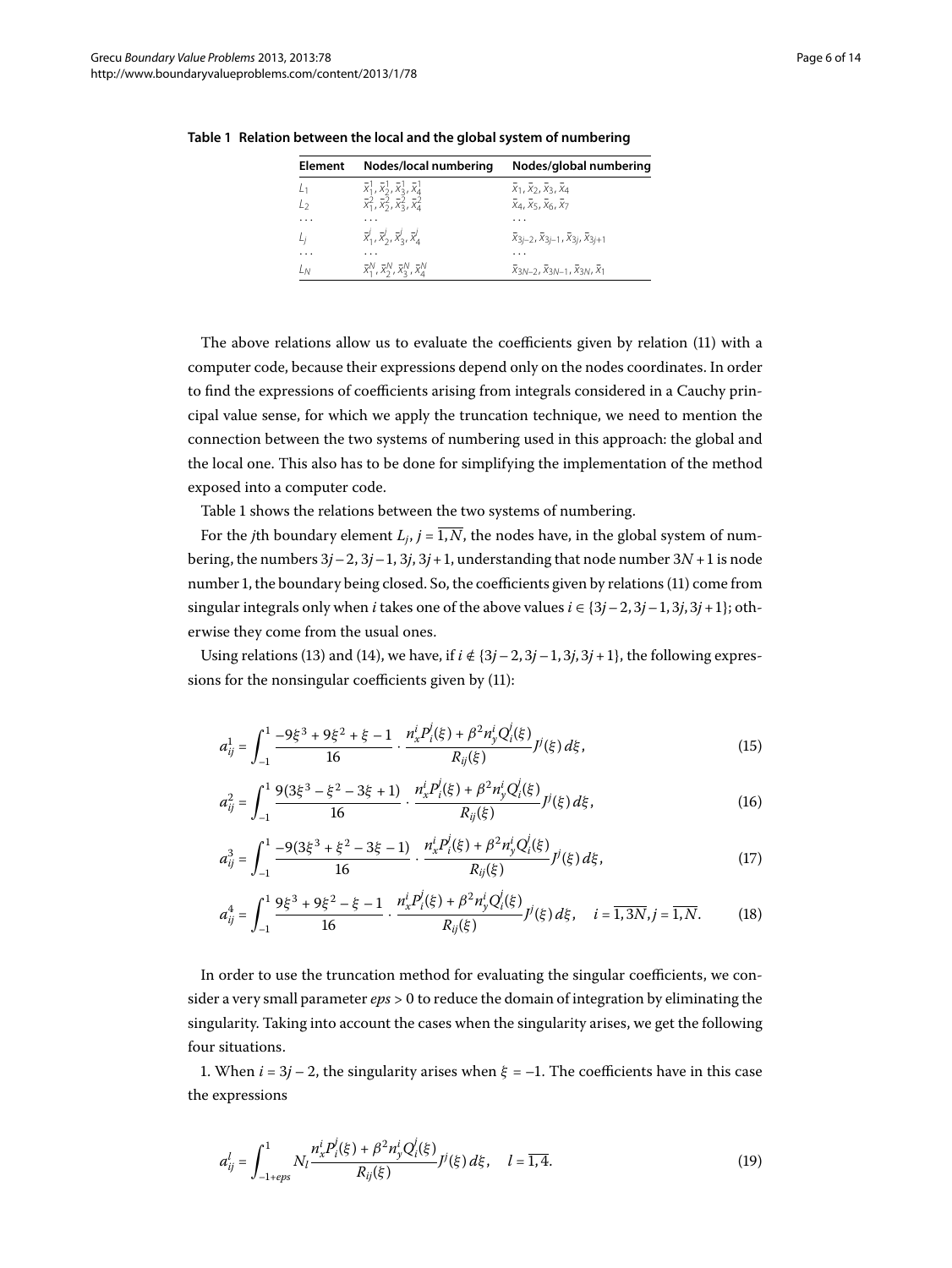2. When  $i = 3j - 1$ , the singularity arises when  $\xi = -\frac{1}{3}$ . The coefficients are in this case given by

$$
a_{ij}^l = \int_{-1}^{-\frac{1}{3} - \epsilon ps} N_l \frac{n_x^i P_i^j(\xi) + \beta^2 n_y^i Q_i^j(\xi)}{R_{ij}(\xi)} J^j(\xi) d\xi
$$
  
+ 
$$
\int_{-\frac{1}{3} + \epsilon ps}^1 N_l \frac{n_x^i P_i^j(\xi) + \beta^2 n_y^i Q_i^j(\xi)}{R_{ij}(\xi)} J^j(\xi) d\xi, \quad l = \overline{1, 4}.
$$
 (20)

3. When  $i = 3j$ , the singularity arises when  $\xi = \frac{1}{3}$ . The coefficients are

<span id="page-6-0"></span>
$$
a_{ij}^l = \int_{-1}^{\frac{1}{3} - \epsilon ps} N_l \frac{n_x^i P_i^j(\xi) + \beta^2 n_y^i Q_i^j(\xi)}{R_{ij}(\xi)} J^j(\xi) d\xi
$$
  
+ 
$$
\int_{\frac{1}{3} + \epsilon ps}^1 N_l \frac{n_x^i P_i^j(\xi) + \beta^2 n_y^i Q_i^j(\xi)}{R_{ij}(\xi)} J^j(\xi) d\xi, \quad l = \overline{1, 4}.
$$
 (21)

4. Finally, when  $i = 3j + 1$ , the singularity arises when  $\xi = 1$ , and so we have

$$
a_{ij}^l = \int_{-1}^{1-\epsilon ps} N_l \frac{n_x^i P_i^j(\xi) + \beta^2 n_y^i Q_i^j(\xi)}{R_{ij}(\xi)} J^j(\xi) d\xi.
$$
 (22)

In order to obtain matrix A from relation (13[\)](#page-4-0), we return to the global system of num-bering, and we write system (14[\)](#page-4-1) as follows:

$$
\pi A_i f_i + \sum_{j=1}^N (A_{i3j-2} f_{3j-2} + A_{i3j-1} f_{3j-1} + A_{i3j} f_{3j}) = 2\pi \beta n_x^i,
$$

and further

$$
\pi A_i f_i + \sum_{k=1}^{3N} A_{ik} f_k = 2\pi \beta n_x^i,
$$

where

$$
A_{ik} = \begin{cases} a_{ij}^1 + a_{ij-1}^4, & \text{if } k = 3j - 2, k = \overline{2, N}, \\ a_{i1}^1 + a_{iN}^4, & \text{if } k = 1, \\ a_{ij}^2, & \text{if } k = 3j - 1, j = \overline{1, N}, \\ a_{ij}^3, & \text{if } k = 3j, j = \overline{1, N} \end{cases}
$$
  

$$
\Leftrightarrow A_{ik} = \begin{cases} a_{\frac{k+2}{3}}^1 + a_{\frac{k+1}{3}}^4, & \text{if } k = 1 \text{ (mod 3)}, k = \overline{2, 3N}, \\ a_{i1}^1 + a_{iN}^4, & \text{if } k = 1, \\ a_{i1}^2 + a_{iN}^4, & \text{if } k = 1, \\ a_{\frac{k+1}{3}}^2, & \text{if } k \equiv 2 \text{ (mod 3)}, k = \overline{1, 3N}, \\ a_{\frac{1}{3}}^3, & \text{if } k \equiv 0 \text{ (mod 3)}, k = \overline{1, 3N}. \end{cases}
$$
  
(23)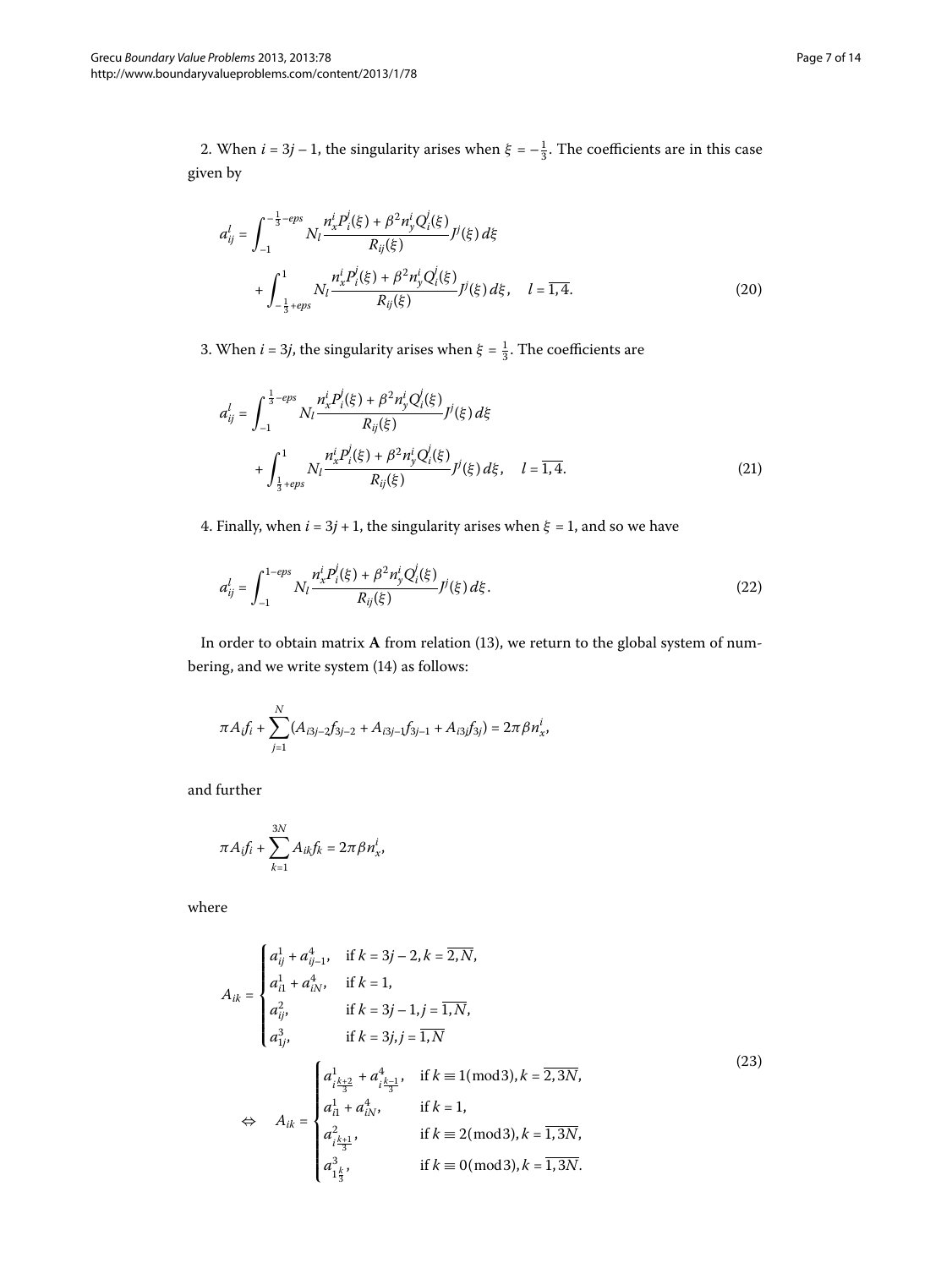Finally, the system to solve is

<span id="page-7-0"></span> $\lambda$ 

$$
\sum_{k=1}^{3N} AA_{ik}f_k = B_i, \quad i = \overline{1,3N}, \qquad B_i = 2\pi \beta n_x^i, \quad i = \overline{1,3N}
$$
 (24)

with

$$
AA_{ik} = \begin{cases} A_{ik}, & i \neq k, \\ \pi A_i + A_{ii}, & i = k. \end{cases}
$$
 (25)

Solving system (25[\)](#page-7-0), we find the nodal values  $f_1, f_2, \ldots, f_{3N}$ , and then we can evaluate the velocity components.

Under the same assumption, that *f* satisfies a Hölder condition on the boundary, the components of the perturbation velocity can be obtained. On the boundary, *u*, *v* have the following expressions (see  $[11]$  $[11]$ , chap. 4):

$$
u(\bar{x}_0) = -\frac{1}{2}f(\bar{x}_0)n_x^0 - \frac{1}{2\pi} \oint_C f(\bar{x}) \frac{x - x_0}{\|\bar{x} - \bar{x}_0\|^2} ds,
$$
  

$$
v(\bar{x}_0) = -\frac{1}{2}f(\bar{x}_0)n_y^0 - \frac{1}{2\pi} \oint_C f(\bar{x}) \frac{y - y_0}{\|\bar{x} - \bar{x}_0\|^2} ds.
$$
 (26)

Analogously, as in case of solving the boundary integral equation, we get the nodal expressions of the velocity components. After the boundary discretization, after introducing the approximation models (6) in the above relations, and after considering  $\bar{x}_0 = \bar{x}_i$ ,  $i = \overline{1, 3N}$ , and doing some calculus, we obtain

<span id="page-7-2"></span>
$$
u(\bar{x}_i) = -\frac{1}{2} f_i n_x^i - \frac{1}{2\pi} \sum_{j=1}^N \left( \sum_{l=1}^4 b_{ij}^l f_l^j \right),
$$
  

$$
v(\bar{x}_i) = -\frac{1}{2} f_i n_y^i - \frac{1}{2\pi} \sum_{j=1}^N \left( \sum_{l=1}^4 c_{ij}^l f_l^j \right), \quad i = \overline{1, 3N}.
$$
 (27)

Using the same notations as before, we have:

$$
b_{ij}^l = \int_{-1}^1 N_l \cdot \frac{P_i^j(\xi)}{R_{ij}(\xi)} J^j(\xi) d\xi,
$$
  
\n
$$
c_{ij}^l = \int_{-1}^1 N_l \cdot \frac{Q_i^j(\xi)}{R_{ij}(\xi)} J^j(\xi) d\xi, \quad l = \overline{1, 4}, i = \overline{1, 3N}, j = \overline{1, N}
$$
\n(28)

and further, the following relations:

<span id="page-7-1"></span>
$$
b_{ij}^{1} = \int_{-1}^{1} \frac{-9\xi^{3} + 9\xi^{2} + \xi - 1}{16} \cdot \frac{P_{i}^{j}(\xi)}{R_{ij}(\xi)} J^{j}(\xi) d\xi,
$$
  
\n
$$
b_{ij}^{2} = \int_{-1}^{1} \frac{9(3\xi^{3} - \xi^{2} - 3\xi + 1)}{16} \cdot \frac{P_{i}^{j}(\xi)}{R_{ij}(\xi)} J^{j}(\xi) d\xi,
$$
  
\n
$$
b_{ij}^{3} = \int_{-1}^{1} \frac{-9(3\xi^{3} + \xi^{2} - 3\xi - 1)}{16} \cdot \frac{P_{i}^{j}(\xi)}{R_{ij}(\xi)} J^{j}(\xi) d\xi,
$$
  
\n
$$
b_{ij}^{4} = \int_{-1}^{1} \frac{9\xi^{3} + 9\xi^{2} - \xi - 1}{16} \cdot \frac{P_{i}^{j}(\xi)}{R_{ij}(\xi)} J^{j}(\xi) d\xi, \quad i = \overline{1, 3N}, j = \overline{1, N},
$$
\n(29)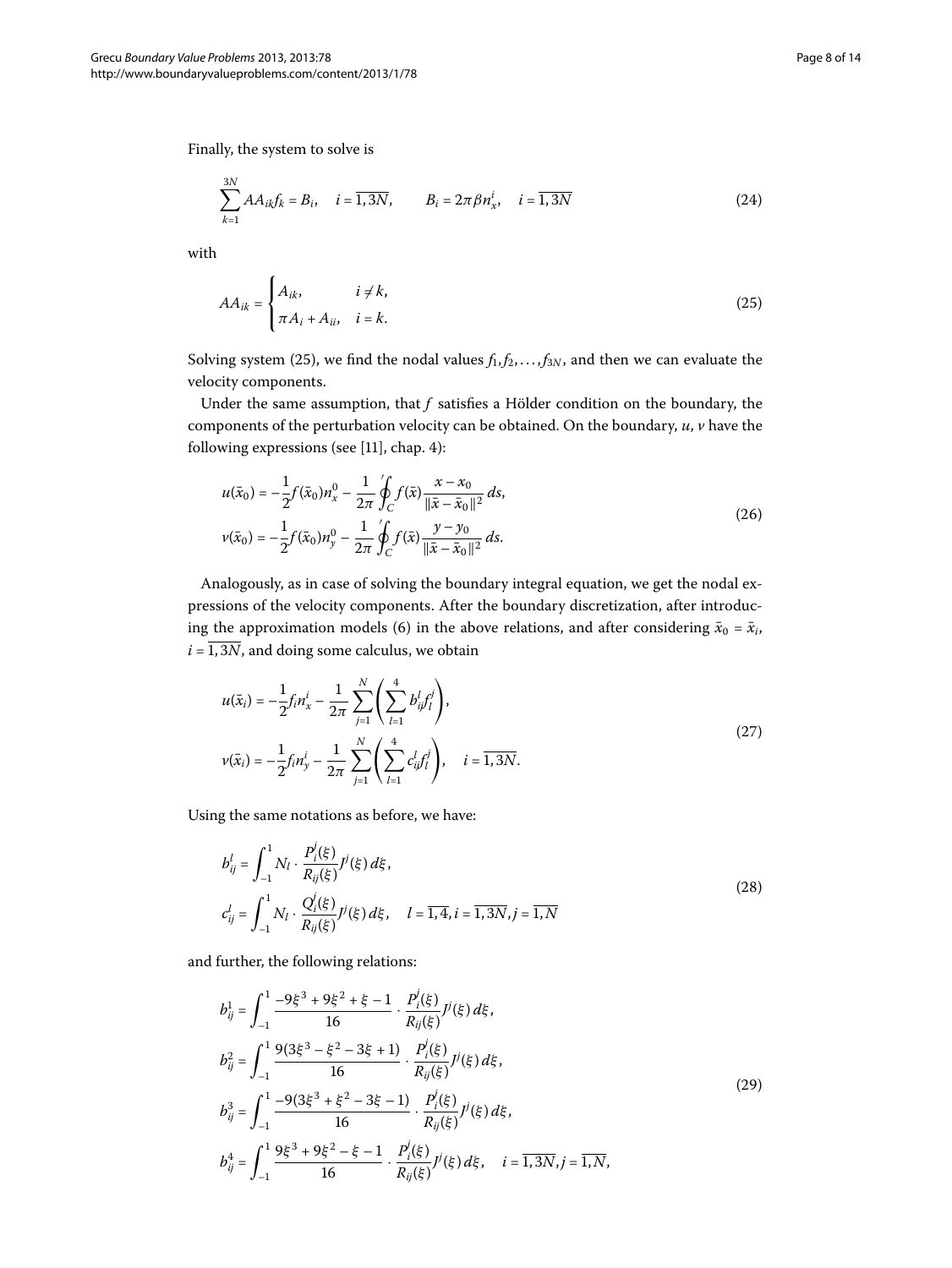<span id="page-8-0"></span>
$$
c_{ij}^{1} = \int_{-1}^{1} \frac{-9\xi^{3} + 9\xi^{2} + \xi - 1}{16} \cdot \frac{Q_{i}^{j}(\xi)}{R_{ij}(\xi)} J^{j}(\xi) d\xi,
$$
  
\n
$$
c_{ij}^{2} = \int_{-1}^{1} \frac{9(3\xi^{3} - \xi^{2} - 3\xi + 1)}{16} \cdot \frac{Q_{i}^{j}(\xi)}{R_{ij}(\xi)} J^{j}(\xi) d\xi,
$$
  
\n
$$
c_{ij}^{3} = \int_{-1}^{1} \frac{-9(3\xi^{3} + \xi^{2} - 3\xi - 1)}{16} \cdot \frac{Q_{i}^{j}(\xi)}{R_{ij}(\xi)} J^{j}(\xi) d\xi,
$$
  
\n
$$
c_{ij}^{4} = \int_{-1}^{1} \frac{9\xi^{3} + 9\xi^{2} - \xi - 1}{16} \cdot \frac{Q_{i}^{j}(\xi)}{R_{ij}(\xi)} J^{j}(\xi) d\xi, \quad i = \overline{1, 3N}, j = \overline{1, N}.
$$
\n(30)

The coefficients from the above relations are evaluated in the same manner as in the case of the matrix coefficients; analogous formulas with  $(19)-(22)$  $(19)-(22)$  stand in the case of singular integrals from  $(29)$  and  $(30)$ .

Finally, the following expressions for the velocity field components on the boundary are deduced from (27[\)](#page-7-2) using the connection between the two systems of numbering, and returning to the global one:

<span id="page-8-3"></span><span id="page-8-2"></span>
$$
u(\bar{x}_i) = \sum_{k=1}^{3N} u_{ik} f_k, \qquad v(\bar{x}_i) = \sum_{k=1}^{3N} v_{ik} f_k,
$$
 (31)

where

<span id="page-8-1"></span>
$$
u_{ik} = \begin{cases}\n-\frac{1}{2}nx^{i} - \frac{1}{2\pi}bb_{ii}, & \text{if } i = k, \\
-\frac{1}{2\pi}bb_{ik}, & \text{if } i \neq k,\n\end{cases} \quad v_{ik} = \begin{cases}\n-\frac{1}{2}ny^{i} - \frac{1}{2\pi}cc_{ii}, & \text{if } i = k, \\
-\frac{1}{2\pi}cc_{ik}, & \text{if } i \neq k,\n\end{cases} \quad (32)
$$
\n
$$
bb_{ik} = \begin{cases}\nb^{1}_{i} + b^{2}_{i} + b^{4}_{i} + \frac{1}{3}, & \text{if } k = 1 (\text{mod}3), k = 2, 3N, \\
b^{1}_{i} + b^{4}_{i} + b^{4}_{i} + \frac{1}{3}, & \text{if } k = 1, \\
b^{2}_{i} + b^{4}_{i} + b^{4}_{i} + \frac{1}{3}, & \text{if } k = 2 (\text{mod}3), k = \overline{1, 3N}, \\
b^{3}_{i} + b^{5}_{i} + \frac{1}{3}, & \text{if } k = 0 (\text{mod}3), k = \overline{1, 3N}, \\
b^{3}_{i} + b^{4}_{i} + \frac{1}{3}, & \text{if } k = 1 (\text{mod}3), k = \overline{2, 3N}, \\
c^{1}_{i} + c^{4}_{i} + \frac{1}{3}, & \text{if } k = 1, \\
c^{1}_{i} + c^{4}_{i} + \frac{1}{3}, & \text{if } k = 1, \\
c^{2}_{i} + \frac{1}{3}, & \text{if } k = 2 (\text{mod}3), k = \overline{1, 3N}, \\
c^{3}_{i} + \frac{1}{3}, & \text{if } k = 0 (\text{mod}3), k = \overline{1, 3N}.\n\end{cases} \quad (33)
$$

Replacing relations  $(33)$  $(33)$  in  $(32)$  and then in  $(31)$ , we evaluate the nodal values of the components of velocity and then the local pressure coefficient with the following expression (when  $M \neq 0$ ):

$$
cp = \frac{2}{\gamma M^2} \left\{ \left[ 1 + \frac{M^2(\gamma - 1)}{2} \left( 1 - \nu^2 - \left( 1 + \frac{u}{\beta} \right)^2 \right) \right]^{\frac{\gamma}{\gamma - 1}} - 1 \right\},\tag{34}
$$

where  $\gamma$  is a fluid characteristic, a constant equal to the ratio between the specific heat at constant volume and the specific heat at constant pressure. For air it has the value *γ* = 1,405.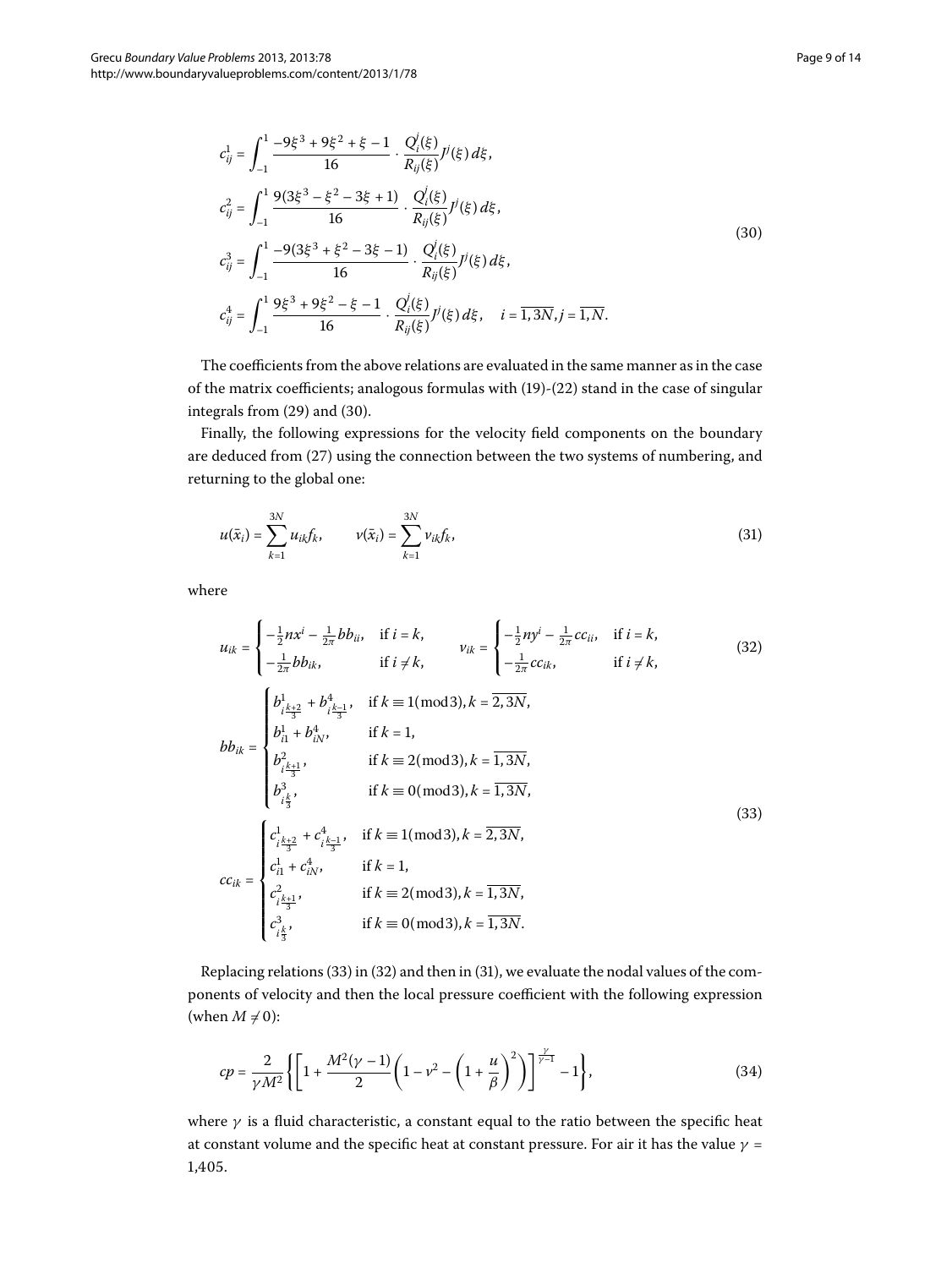#### **4 Numerical results and conclusions**

Using a good method for evaluating the singular integrals that appear is a stage of great practical importance, because the coefficients given by these singular integrals are dominants situated near the diagonal of the matrix, and so they play an important role in establishing a good behavior of the system.

The existence of particular cases for which the considered problem has an exact solution is of major significance because it allows us to test the developed method. In this paper we compare the numerical solution with the exact one in order to make an analytical checking of the exposed method. The analytical checking always represents a great challenge and is a very difficult step to overpass to validate the method.

We consider first the incompressible case and a circular obstacle. In  $[17]$  $[17]$ , chap. 5, the exact solution for this case is presented. The components of the dimensionless velocity (*u*, *v*) on the boundary and the local pressure coefficient  $(cp)$  have the following expressions:

$$
u = -\cos 2\theta
$$
,  $v = -\sin 2\theta$ ,  $cp = -(u^2 + v^2) - 2u$ . (35)

The presented method is implemented into a computer code made with Mathcad programming tools. It is used to find out the numerical solutions for the components of velocity and also for the local pressure coefficient and the exact values of the mentioned quantities.

The input data refer to the boundary geometry, the number of elements used for the boundary discretization, the values of *eps*, and Mach number. The output data are: the numerical and the exact nodal values of velocity components and of the local pressure coefficient. Graphical representations of these values are also performed.

We can choose different values for the boundary elements number *N* and for the truncation parameter *eps*. For making the comparison, we consider first 30 nodes, then 45 nodes, for the boundary discretization, and  $eps = 10^{-2}$ .

In Figure 1 the numerical values and the exact ones for the component of the velocity along *Ox* axis are represented. In Figure 2 a comparison between the numerical values of the component along *Oy* axis and the exact ones is made. For the nodal values of the local pressure coefficient, the comparison is made in Figure 3[.](#page-10-1)

<span id="page-9-0"></span>As we can see from the three graphics, we get a good accuracy for the numerical solution.



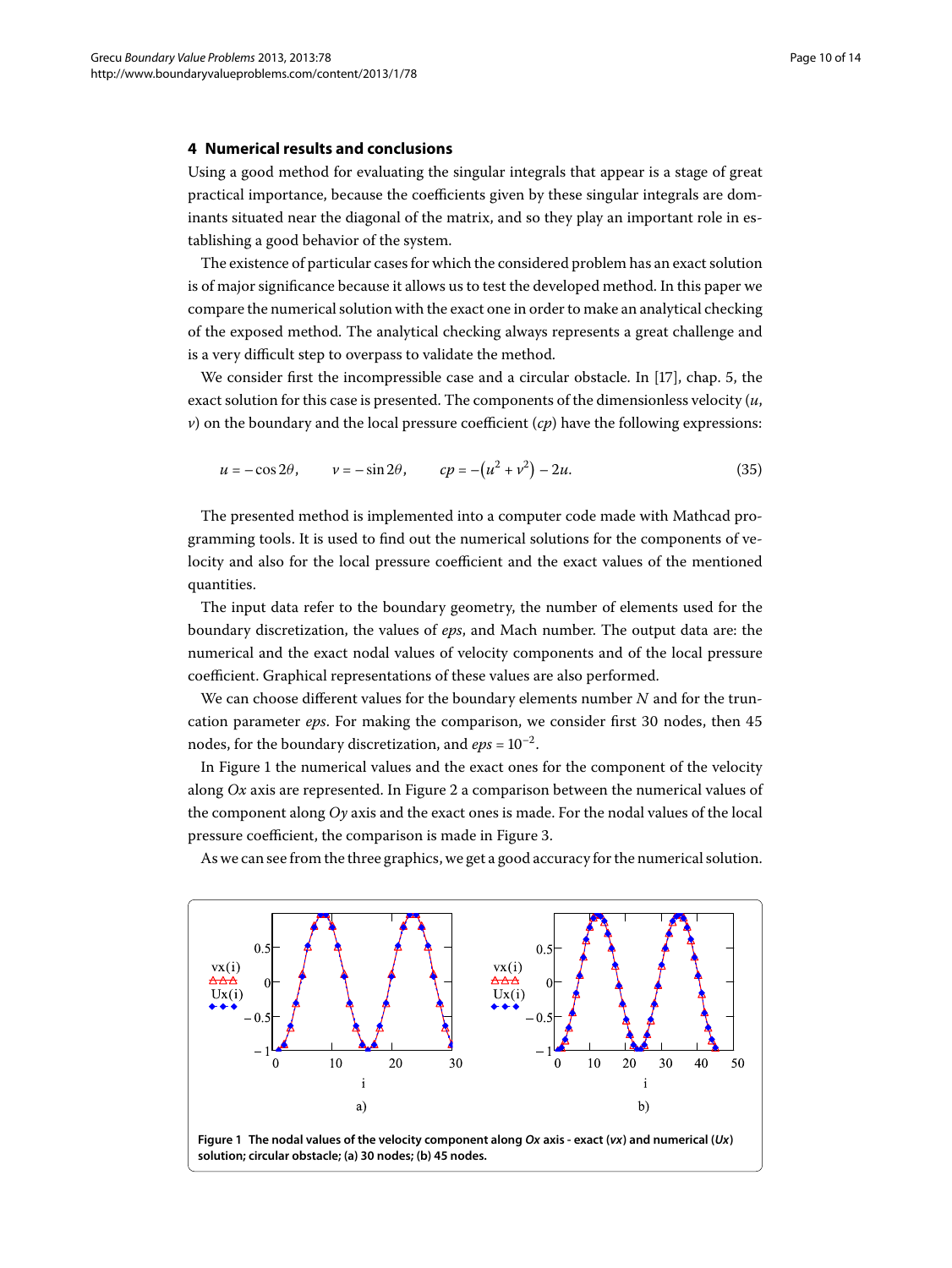<span id="page-10-0"></span>

<span id="page-10-1"></span>

<span id="page-10-2"></span>**circular obstacle; (a) 30 nodes; (b) 45 nodes.**



The computer code can deal with the case of compressible fluid flows, so numerical solutions for different values of Mach number can be obtained, cases when exact solutions are not known. In Figure 4 the numerical solution for the case of a circular obstacle, when 45 nodes are used for the boundary discretization and  $M = 0.6$ , is performed.

We test the method for the case of an elliptical obstacle too. For the incompressible fluid flow and an elliptical obstacle, the problem has an exact solution too, which can be found in [\[](#page-13-1)17], chap. 5. It is obtained with the complex potential of the movement *F*. If the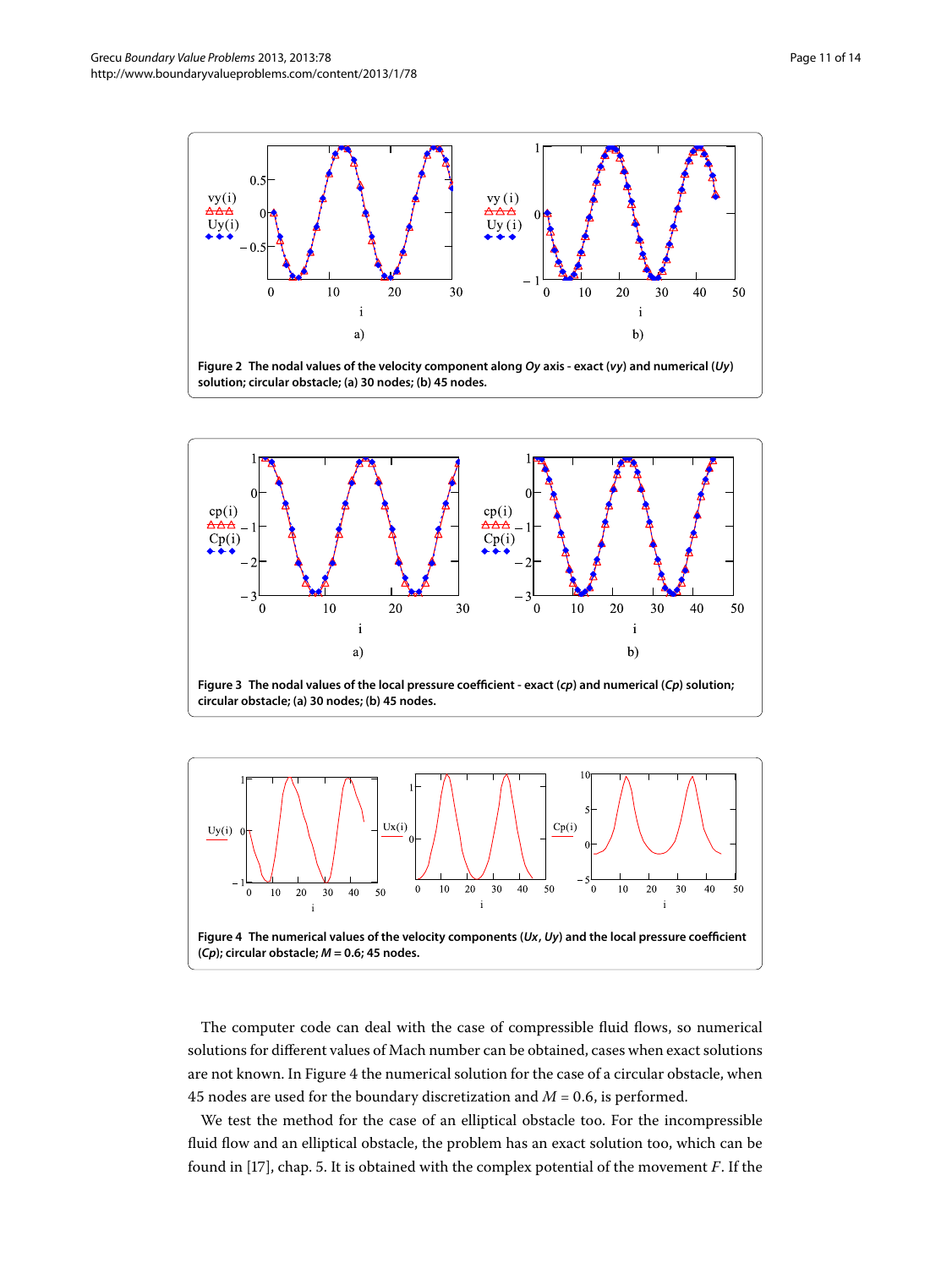boundary is  $z = x + iy$ ,  $x = a \cos t$ ,  $y = b \sin t$ , at zero incidence angle, F is given by

$$
F(z) = \frac{U_{\infty}}{2} \left[ \left( z + \sqrt{z^2 - c^2} \right) + \left( z - \sqrt{z^2 - c^2} \right) \frac{(a+b)}{a-b} \right], \quad \text{where } c^2 = a^2 - b^2. \tag{36}
$$

Thus, the dimensionless velocity components are given by the following relations:

$$
u(z) = -1 + \text{Re}(w(z)), \qquad v(z) = -\text{Im}(w(z)),
$$
  
where  $w(z) = \frac{1}{2} \left[ 1 + \frac{z}{\sqrt{z^2 - c^2}} + \left( 1 - \frac{z}{\sqrt{z^2 - c^2}} \right) \frac{a + b}{a - b} \right].$  (37)

<span id="page-11-0"></span>We consider in this paper an elliptical obstacle with  $a = 2$  and  $b = 1$ .

In Figures 5[-](#page-11-1)7, the comparisons between the numerical and the exact solutions for the case when we use 36 nodes on the boundary (only 12 boundary elements) are presented.





<span id="page-11-1"></span>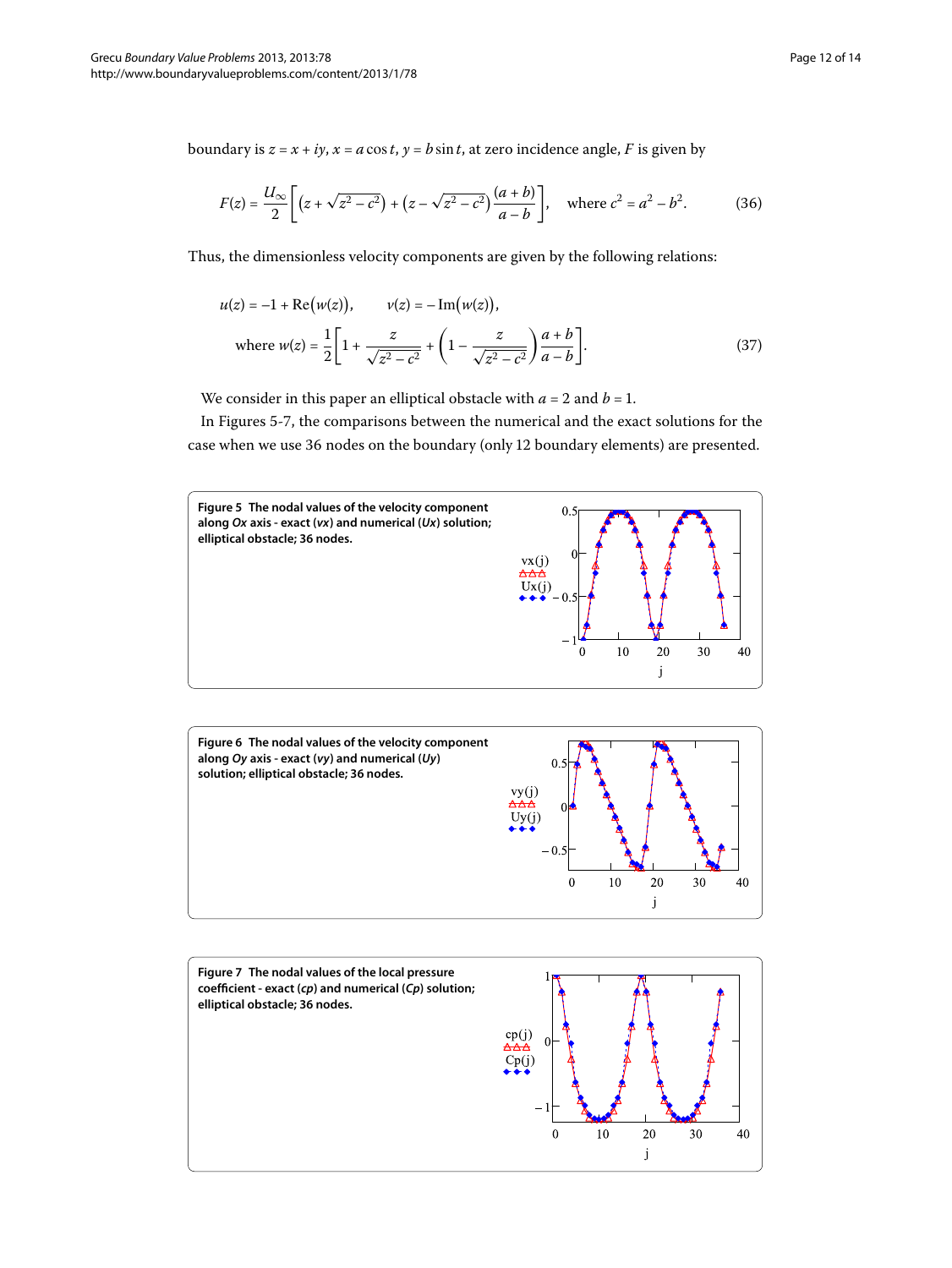As in the case of a circular obstacle, we can see a great accuracy between the numerical solution and the exact one, even if using only 12 cubic boundary elements for the boundary discretization.

The comparisons have shown that the numerical values of the nodal components of the velocity and of the local pressure coefficient and the exact ones are in good agreement even for a small number of nodes used for the boundary discretization. The analytical checking validates the exposed method and also the computer code.

The effectiveness of the boundary element method is clearly dependent on the implementation of efficient and accurate integration procedures to evaluate boundary integrals of the singular kernels. The herein paper points out that the accuracy of the numerical solution is good in the case of using cubic boundary elements for the boundary discretization and the truncation method for singular integrals evaluation. Moreover, the truncation method is a method very easy to apply and to implement into a computer code.

Better results can be obtained when using more nodes for the boundary discretization, or a smaller value for *eps* parameter, but the computational effort is bigger when more nodes are used, and so, for obtaining a good ration accuracy/computational effort, we have to choose a certain range of values for the number of nodes.

Numerical integration is always a much more stable and precise process than numerical differentiation and, if we formulate integral equivalent representations using primary functions when applying boundary element method, no differentiation of numerical quantities is needed, which is the fact that influences the accuracy of the numerical solution.

All this recommend the boundary element method, with boundary formulation which implies primary variables, as an efficient numerical technique to solve boundary value problems.

#### **Competing interests**

<span id="page-12-0"></span>The author declares that she has no competing interests.

#### <span id="page-12-10"></span>**Acknowledgements**

#### <span id="page-12-11"></span>Dedicated to Professor Hari M Srivastava.

<span id="page-12-2"></span><span id="page-12-1"></span>The author thanks the reviewers for their valuable suggestions and useful comments, and thus for their help in the improvement of the original manuscript.

#### <span id="page-12-3"></span>Received: 14 December 2012 Accepted: 15 March 2013 Published: 8 April 2013

#### <span id="page-12-5"></span><span id="page-12-4"></span>**References**

- 1. Banarjee, PK, Mukherjee, S (eds.): Developments in Boundary Element: Methods-3. Elsevier, Barking (1984)
- 2. Banarjee, PK, Watson, JO (eds.): Developments in Boundary Element: Methods-4. Elsevier, Barking (1986)
- 3. Bonnet, M: Boundary Integral Equation Methods for Solids and Fluids. Wiley, New York (1995)
- <span id="page-12-6"></span>4. Brebbia, CA, Telles, JCF, Wobel, LC: Boundary Element Theory and Application in Engineering. Springer, Berlin (1984)
- 5. Brebbia, CA, Walker, S: Boundary Element Techniques in Engineering. Butterworth, London (1980)
- <span id="page-12-7"></span>6. Ferziger, JH, Peric, M: Computational Methods for Fluid Dynamics, 2nd revised edn. Springer, Berlin (1999)
- 7. Carabineanu, A: A boundary element approach to the 2D potential flow problem around airfoils with cusped trailing edge. Comput. Methods Appl. Mech. Eng. 129, 213-219 (1996)
- 8. Dragos, L, Dinu, A: Application of the boundary element method to the thin airfoil theory. AIAA J. 28, 1822 (1990)
- <span id="page-12-9"></span><span id="page-12-8"></span>9. Dragoş, L, Dinu, A: A direct boundary integral method for the two-dimensional lifting flow. Arch. Mech. 47, 813 (1995) 10. Katz, J, Plotkin, A: Low Speed Aerodynamics. Cambridge University Press, Cambridge (2001)
- 11. Dragoș, L: Mathematical Methods in Aerodinamics, chap. 4, pp. 125-168. Romanian Academy Publishing, București (2000)
- 12. Grecu, L: A solution of the boundary integral equation of the theory of infinite span airfoil in subsonic flow with linear boundary elements. Ann. Univ. Buchar., Math. Ser. LII(2), 181-188 (2003)
- 13. Grecu, L, Demian, G, Demian, M: Different kinds of boundary elements for solving the problem of the compressible fluid flow around bodies - a comparison study. In: Proc. of the World Congress on Engineering, London. Lecture Notes in Engineering and Computer Science, vol. II, pp. 972-977 (2008)
- 14. Antia, HM: Numerical Methods for Scientists and Engineers, chap. 6, pp. 175-280. Birkhäuser, Basel (2002)
- 15. Lifanov, IK: Singular Integral Equations and Discrete Vortices. VSP, Utrecht (1996)